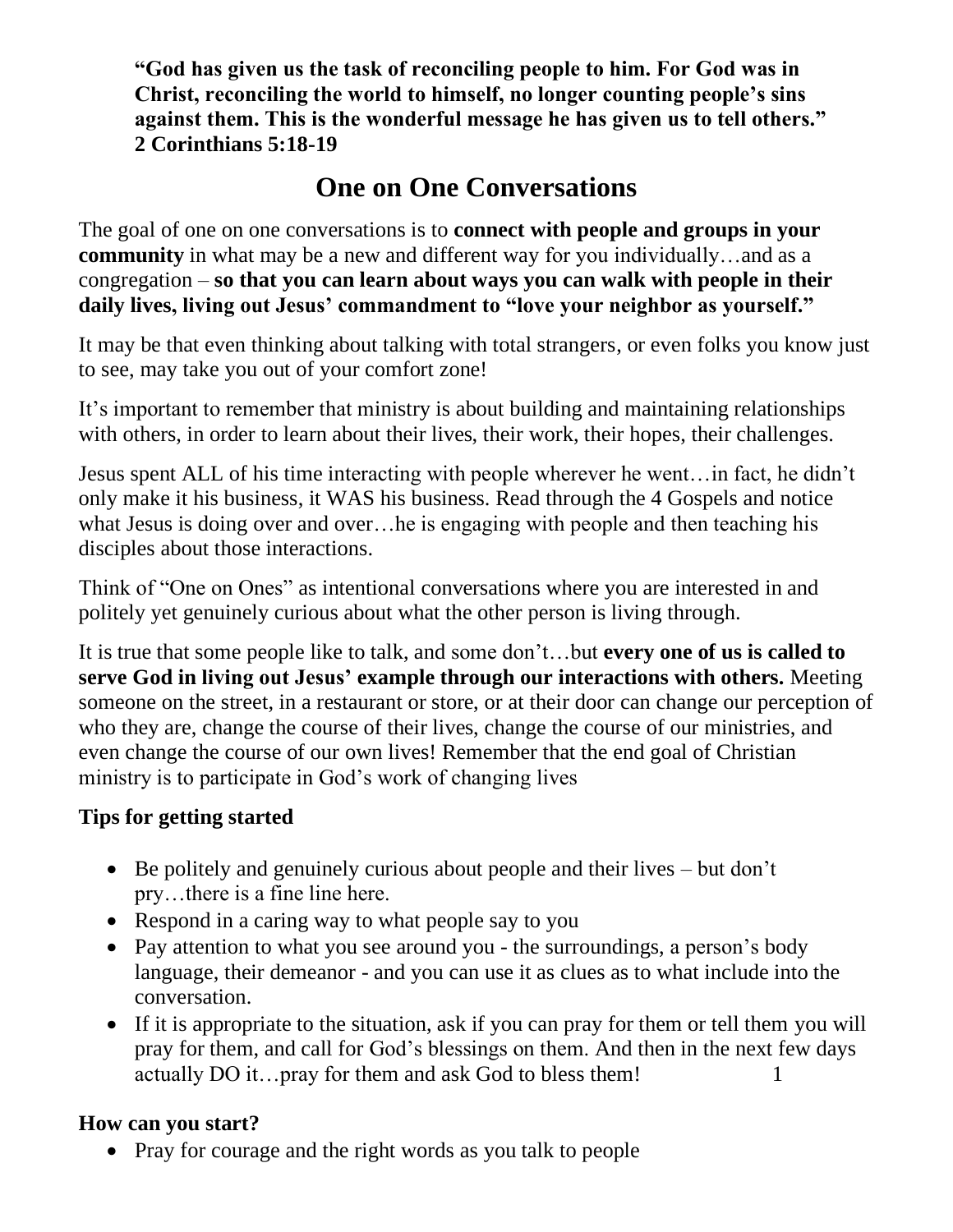- Pray for the ability to discern through that conversation what God is calling you to do – be open to what possibilities the conversation might open for you or your congregation's ministry
- Imagine yourself unconditionally loving the person(s) you are talking with. Speaking to someone from a stance of unconditional love changes the dynamic – people can feel your genuine interest in their lives.
- Use active listening listen more than talk –Listen for the story that the person is telling you and don't make judgments – it's their story and their own reality.
- As k open ended questions (those that don't elicit yes or no answers)
	- o Example: "What do you like about that?" vs. "Do you like that?"
	- o Encourage people to explain what they mean so you can best understand their reality – "tell me more" or "say more about that"

#### **Sample starter conversation for representing your church:**

• I am from Agape Lutheran Church around the corner...we want to learn more about our neighbors and how we can better serve this community. I would really like to have a conversation with you about what it's like to be a member of this community.

#### **Work up to questions like these…**

- How long have you lived (worked) here?
- What can you tell me about the neighborhood?
- How do you see the community changing?
- What keeps you here? How do you feel about living here?
- In your opinion what could a church do to help out in the community?

# **Other possible questions you might ask…**

- Where are you from (where did you grow up), how long did you live there?
- What was it like where/when you were growing up?
- What was your family life like?
- What brought you here?
- What do you do?
- What do you wish was different? 2

#### **If the person wants to continue in conversation, or if you have met and talked with them previously:**

- What do you do?
- Why do you do what you do?
- What do you like about what you do?
- What challenges do you face? What is the biggest challenge you have faced?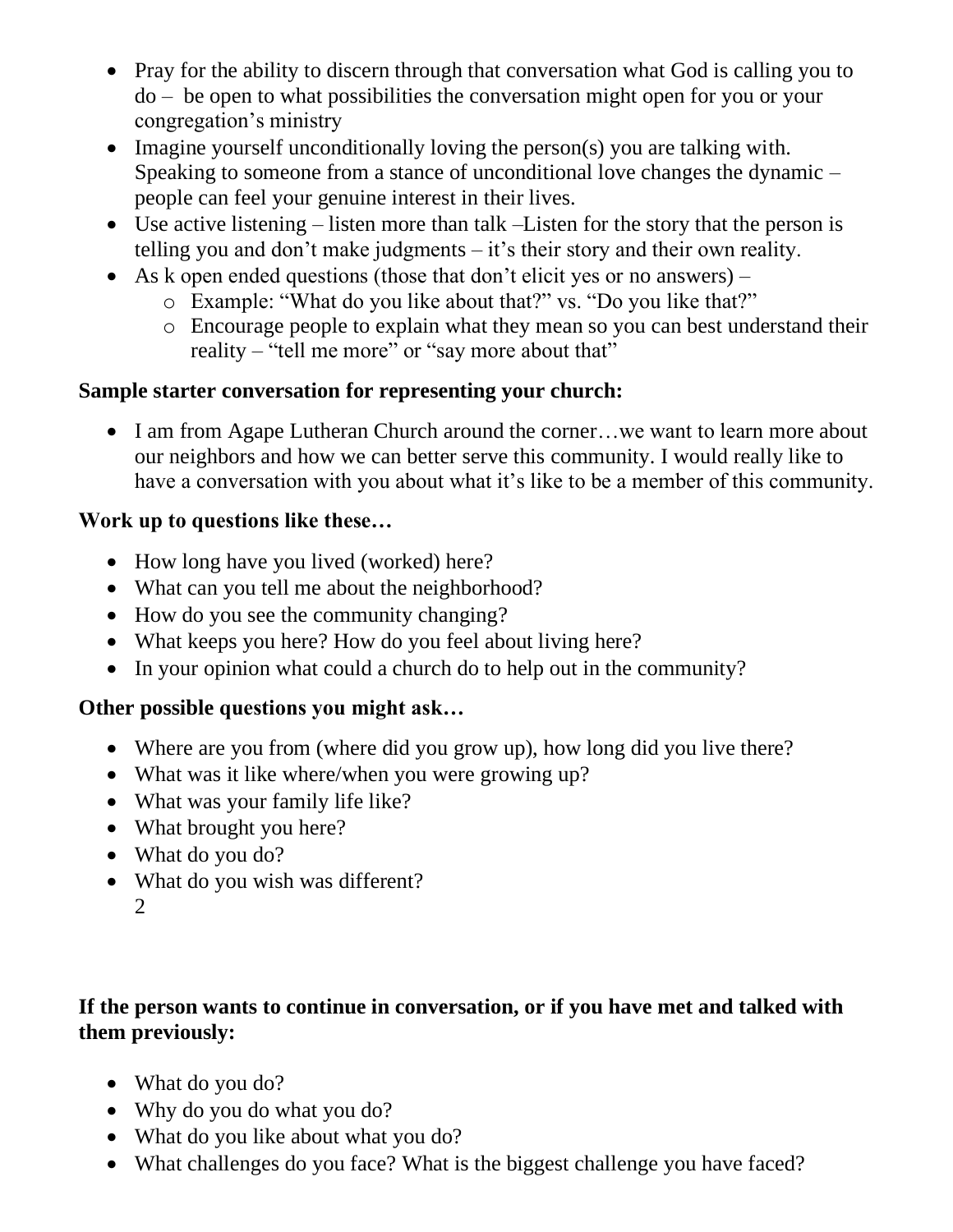- What impact would you like to have on your community?
- How is that working for you?
- What is most important to you right now?
- How are you handling that?
- What role does faith play in your life?
- What accomplishments are you most proud of?
- How did you go about accomplishing them?
- What did you learn in the process?

#### **Through questions similar to these you might begin to discern:**

- What makes them angry, sad, joyful
- Their ambitions and dreams
- What has been the strongest influence in their life's journey
- Why they spend their time the way they  $d_0$  their values and priorities
- What are their challenges and concerns
- What are they passionate about
- What are their gifts, where they have the chance to utilize them

# **WHY SHOULD I (WE) CARE ABOUT THESE THINGS?**

**"God has given us the task of reconciling people to him. For God was in Christ, reconciling the world to himself, no longer counting people's sins against them. This is the wonderful message he has given us to tell others." 2 Corinthians 5:18-19**

# **AND THIS IS EXACTLY HOW WE BEGIN THAT TASK!**

- **We don't know where any conversation will lead**
- **Be open and listen for God speaking to us in people's conversations**
- **Follow God's leading - pray, plan and begin to take action according to what you have learned through these and other intentional encounters!**
- 3

# ONE ON ONE REFLECTION JOURNAL

With whom did I speak with?

What is her/his area of self-interest?